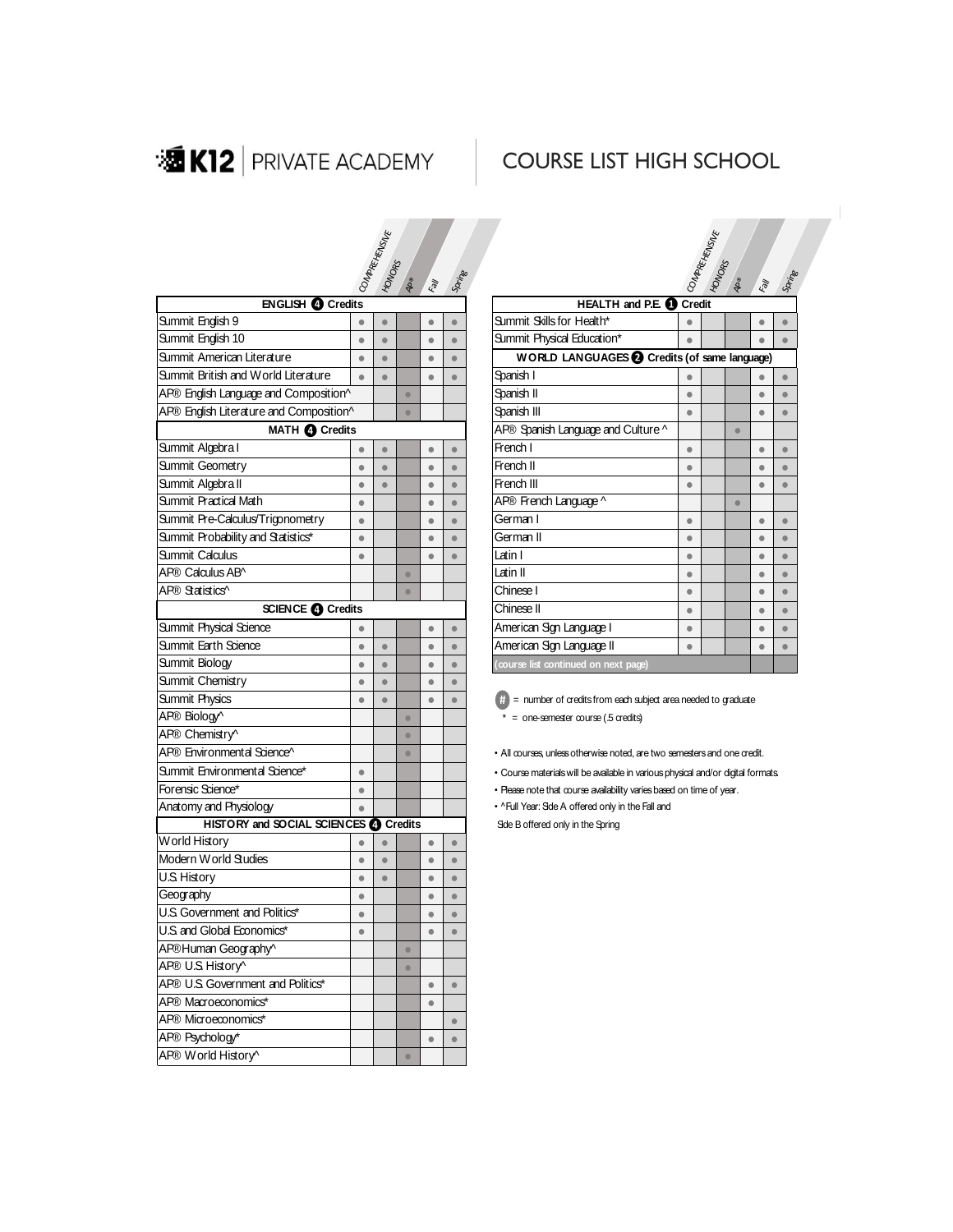

|                                           |           |                | Full Address |                                             | Full Year |                | S <sub>Pp</sub> |
|-------------------------------------------|-----------|----------------|--------------|---------------------------------------------|-----------|----------------|-----------------|
| BUSINESS MAN AGEMENT ELECTIVES            |           |                |              | <b>CAREER TECHNICAL EDUCATION ELECTIVES</b> |           |                |                 |
| Entrepreneurship I*                       |           | $\bullet$      | $\bullet$    | Careers in Criminal Justice 1*              |           |                |                 |
| Entrepreneurship II*                      |           | $\bullet$      | $\bullet$    | Careers in Criminal Justice 2*              |           | $\blacksquare$ |                 |
| Marketing I*                              |           | $\bullet$      | $\bullet$    | Law and Order*                              |           | $\bullet$      |                 |
| Marketing II*                             |           | $\bullet$      | $\bullet$    | Journalism <sup>*</sup>                     |           | $\bullet$      | $\bullet$       |
| International Business*                   |           | $\bullet$      | $\bullet$    | Anthropology*                               |           |                | $\bullet$       |
| Sports and Entertainment Marketing 1*     |           | $\bullet$      | $\bullet$    | Psychology*                                 |           |                |                 |
| Sports and Entertainment Marketing 2*     |           | $\bullet$      | $\bullet$    | Archeology*                                 |           |                |                 |
| Professional Sales and Promotion*         |           | $\bullet$      | $\bullet$    | Astronomy 1*                                |           |                |                 |
| Summit Consumer Math                      |           | $\bullet$      | $\bullet$    | Astronomy 2*                                |           | $\bullet$      | $\bullet$       |
| Summit Personal Finance*                  |           | $\bullet$      | $\bullet$    | Veterinary Science*                         |           | $\bullet$      | $\bullet$       |
| Accounting I*                             |           | $\bullet$      | $\bullet$    | Agriscience1: Introduction*                 |           |                | $\bullet$       |
| Accounting II*                            |           |                | ۰            | Culinary Arts 1*                            |           | $\bullet$      |                 |
| TECHNOLOGY and COMPUTER SCIENCE ELECTIVES |           |                |              | Culinary Arts 2*                            |           |                |                 |
| Adobe Illustrator with Exam Prep*         |           | $\bullet$      | $\bullet$    | HEALTH SCIENCES ELECTIVES                   |           |                |                 |
| Adobe DreamWeaver with Exam Prep*         |           | $\blacksquare$ | $\bullet$    | Health Science I*                           |           | $\blacksquare$ | $\bullet$       |
| Python Programming 1*                     |           | $\bullet$      | $\bullet$    | Health Science II*                          |           | $\bullet$      | $\bullet$       |
| Python Programming 2*                     |           | $\bullet$      | $\bullet$    | Medical Terminology 1*                      |           | $\bullet$      | $\bullet$       |
| Adobe Photoshop with Exam Prep*           |           | $\bullet$      | $\bullet$    | Medical Terminology 2*                      |           | $\bullet$      | $\bullet$       |
| Animation 1                               |           | $\bullet$      | $\bullet$    | Early Childhood Education 1*                |           | $\bullet$      | $\bullet$       |
| 3D Modeling*                              |           | $\blacksquare$ | $\bullet$    | Early Childhood Education 2*                |           |                |                 |
| 3D Modeling 2*                            |           | $\bullet$      | $\bullet$    | <b>ART ELECTIVES</b>                        |           |                |                 |
| Digital Arts I*                           |           | $\bullet$      | $\bullet$    | Summit Fine Art                             |           | $\bullet$      | $\bullet$       |
| Digital Arts II*                          |           | $\bullet$      | $\bullet$    | Summit Music Appreciation                   |           | $\bullet$      | $\bullet$       |
| Digital Photography I*                    |           | $\bullet$      | $\bullet$    | Summit Creative Writing                     |           | $\bullet$      |                 |
| Digital Photography II*                   |           | $\bullet$      | $\bullet$    | AP® Art History^                            | $\bullet$ |                |                 |
| Applied Engineering 1: Introduction*      |           | $\bullet$      | $\bullet$    | Gothic Literature*                          |           | $\bullet$      | $\bullet$       |
| Applied Engineering 2: Solving Problems*  |           | $\bullet$      | $\bullet$    | Mythology and Folklore*                     |           | $\bullet$      | $\bullet$       |
| Image Design and Editing*                 |           | $\bullet$      | $\bullet$    | STUDENT DEVELOPMENT ELECTIVES               |           |                |                 |
| Introduction Java™ Programming            |           | $\bullet$      | $\bullet$    | Reaching Your Academic Potential*           |           | $\bullet$      | $\bullet$       |
| Data Structures in C++ Programming 1*     |           | $\bullet$      | $\bullet$    | Achieving Your Career and College Goals*    |           | $\bullet$      |                 |
| Data Structures in C++ Programming 2*     |           | $\bullet$      | $\bullet$    | Summit Public Speaking*                     |           | $\bullet$      |                 |
| Computer Literacy*                        |           | $\bullet$      | $\bullet$    | Summit Nutrition and Wellness*              |           | $\bullet$      |                 |
| AP® Computer Science A^                   | $\bullet$ |                |              | <b>REMEDIATION ELECTIVES</b>                |           |                |                 |
| AP® Computer Science Principles^          | $\bullet$ |                |              | <b>English Foundations I</b>                |           | $\bullet$      |                 |
|                                           |           |                |              |                                             |           |                |                 |

|                                                                                 |           |                | Full Year |                                             | Full Year | <b>FALL</b> |                |
|---------------------------------------------------------------------------------|-----------|----------------|-----------|---------------------------------------------|-----------|-------------|----------------|
| BUSINESS MAN AGEMENT ELECTIVES                                                  |           |                |           | <b>CAREER TECHNICAL EDUCATION ELECTIVES</b> |           |             |                |
| Entrepreneurship I*                                                             |           | $\bullet$      | $\bullet$ | Careers in Criminal Justice 1*              |           |             | $\bullet$      |
| Entrepreneurship II*                                                            |           | $\bullet$      | $\bullet$ | Careers in Criminal Justice 2*              |           | $\bullet$   | $\bullet$      |
| Marketing I*                                                                    |           | $\bullet$      | $\bullet$ | Law and Order*                              |           | $\bullet$   | $\bullet$      |
| Marketing II*                                                                   |           | $\bullet$      | $\bullet$ | Journalism*                                 |           | $\bullet$   | $\blacksquare$ |
| International Business*                                                         |           | $\blacksquare$ | $\bullet$ | Anthropology*                               |           | $\epsilon$  | $\bullet$      |
| Sports and Entertainment Marketing 1*                                           |           | $\bullet$      | $\bullet$ | Psychology*                                 |           | $\bullet$   | $\bullet$      |
| Sports and Entertainment Marketing 2*                                           |           | $\bullet$      | $\bullet$ | Archeology*                                 |           | $\bullet$   | $\bullet$      |
| Professional Sales and Promotion*                                               |           | $\bullet$      | $\bullet$ | Astronomy 1*                                |           | $\bullet$   | $\bullet$      |
| Summit Consumer Math                                                            |           | $\bullet$      | $\bullet$ | Astronomy 2*                                |           | $\bullet$   | $\bullet$      |
| Summit Personal Finance*                                                        |           | $\bullet$      | $\bullet$ | Veterinary Science*                         |           | $\bullet$   |                |
| Accounting I*                                                                   |           | $\bullet$      | $\bullet$ | Agriscience1: Introduction*                 |           | $\bullet$   |                |
| Accounting II*                                                                  |           | $\bullet$      | $\bullet$ | Culinary Arts 1*                            |           | $\bullet$   | $\bullet$      |
| TECHNOLOGY and COMPUTER SCIENCE ELECTIVES                                       |           |                |           | Culinary Arts 2*                            |           | $\bullet$   | $\bullet$      |
| Adobe Illustrator with Exam Prep*                                               |           | $\bullet$      | $\bullet$ | <b>HEALTH SCIENCES ELECTIVES</b>            |           |             |                |
| Adobe DreamWeaver with Exam Prep*                                               |           | $\bullet$      | $\bullet$ | Health Science I*                           |           | $\bullet$   | $\bullet$      |
| Python Programming 1*                                                           |           | $\bullet$      | $\bullet$ | Health Science II*                          |           | $\bullet$   | $\bullet$      |
| Python Programming 2*                                                           |           | $\bullet$      | $\bullet$ | Medical Terminology 1*                      |           | $\bullet$   |                |
| Adobe Photoshop with Exam Prep*                                                 |           | $\bullet$      | $\bullet$ | Medical Terminology 2*                      |           | $\bullet$   | $\bullet$      |
| Animation 1                                                                     |           | $\bullet$      | $\bullet$ | Early Childhood Education 1*                |           | $\bullet$   | $\bullet$      |
| 3D Modeling*                                                                    |           | $\bullet$      | $\bullet$ | Early Childhood Education 2*                |           | $\bullet$   |                |
| 3D Modeling 2*                                                                  |           | $\bullet$      | $\bullet$ | <b>ART ELECTIVES</b>                        |           |             |                |
| Digital Arts <sup>l*</sup>                                                      |           | $\bullet$      | $\bullet$ | Summit Fine Art                             |           | $\epsilon$  |                |
| Digital Arts II*                                                                |           | $\bullet$      | $\bullet$ | Summit Music Appreciation                   |           | $\bullet$   | $\bullet$      |
| Digital Photography I*                                                          |           | $\bullet$      | $\bullet$ | <b>Summit Creative Writing</b>              |           | $\bullet$   |                |
| Digital Photography II*                                                         |           | $\bullet$      | $\bullet$ | AP® Art History^                            | $\bullet$ |             |                |
| Applied Engineering 1: Introduction*                                            |           | $\bullet$      | $\bullet$ | Gothic Literature*                          |           | $\bullet$   | $\bullet$      |
| Applied Engineering 2: Solving Problems*                                        |           | $\bullet$      | $\bullet$ | Mythology and Folklore*                     |           | $\bullet$   | $\bullet$      |
| Image Design and Editing*                                                       |           | $\bullet$      | $\bullet$ | STUDENT DEVELOPMENT ELECTIVES               |           |             |                |
| Introduction Java™ Programming                                                  |           | $\bullet$      | $\bullet$ | Reaching Your Academic Potential*           |           | $\bullet$   | $\bullet$      |
| Data Structures in C++ Programming 1*                                           |           | $\bullet$      | $\bullet$ | Achieving Your Career and College Goals*    |           | $\bullet$   | $\bullet$      |
| Data Structures in C++ Programming 2*                                           |           | $\bullet$      | $\bullet$ | Summit Public Speaking*                     |           | $\bullet$   | $\bullet$      |
| Computer Literacy*                                                              |           | $\bullet$      | $\bullet$ | Summit Nutrition and Wellness*              |           | $\bullet$   | $\blacksquare$ |
| AP® Computer Science A^                                                         | $\bullet$ |                |           | <b>REMEDIATION ELECTIVES</b>                |           |             |                |
| AP® Computer Science Principles^                                                | $\bullet$ |                |           | <b>English Foundations I</b>                |           | $\bullet$   | $\bullet$      |
|                                                                                 |           |                |           | <b>English Foundations II</b>               |           | $\bullet$   | $\bullet$      |
| $* =$ one-semester course (.5 credits)                                          |           |                |           | <b>Pre-Algebra</b>                          |           | $\bullet$   |                |
|                                                                                 |           |                |           | <b>Math Foundations I</b>                   |           | $\bullet$   | $\bullet$      |
| $\bullet$ All courses unless otherwise noted, are two semesters and one credit. |           |                |           | <b>Math Foundations II</b>                  |           | $\bullet$   | $\bullet$      |

• All courses, unless otherwise noted, are two semesters and one credit.

• Course materials will be available in various physical and/or digital formats.

• Please note that course availability varies based on time of year.

•^ Full Year: Side A offered only in the Fall and

Side B offered only in the Spring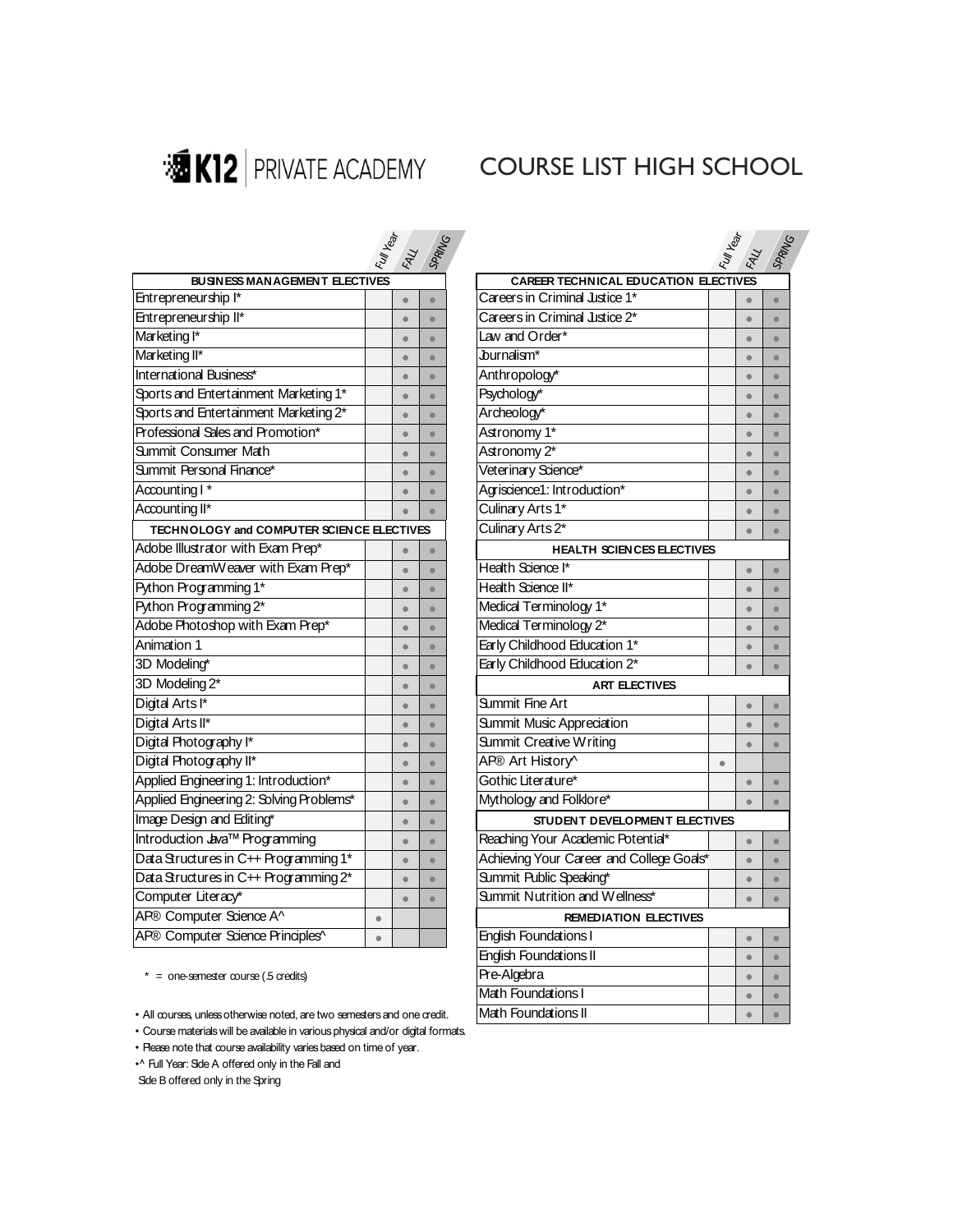

|                                                       |  |                                  | Full Year |                                                                    |  |  |  |
|-------------------------------------------------------|--|----------------------------------|-----------|--------------------------------------------------------------------|--|--|--|
| <b>BUSINESS: GENERAL MANAGEMENT</b>                   |  | IT: WEB & DIGITAL COMMUNICATIONS |           |                                                                    |  |  |  |
| Business & Marketing Explorations*1                   |  | $\bullet$                        | $\bullet$ | IT Explorations**                                                  |  |  |  |
| Intro to Business Info Management**                   |  | $\bullet$                        | $\bullet$ | Web Design 1*+                                                     |  |  |  |
| Business Info Management: Data Essentials**           |  | $\bullet$                        | $\bullet$ | Web Design 2 <sup>**</sup>                                         |  |  |  |
| Introduction to Business Law* <sup>+</sup>            |  | $\bullet$                        | $\bullet$ | Web Development A*                                                 |  |  |  |
| Business Law: Legal Aspects of Business* <sup>+</sup> |  | $\bullet$                        | $\bullet$ | Web Development B <sup>*</sup>                                     |  |  |  |
| Introduction to Management 1 <sup>**</sup>            |  | $\bullet$                        | $\bullet$ | Introduction to JavaScript*                                        |  |  |  |
| Management: Insight & Oversight*                      |  | $\bullet$                        | $\bullet$ | Adobe Photoshop with Exam Prep*                                    |  |  |  |
| Interpersonal Communications*+                        |  | $\bullet$                        | $\bullet$ | Adobe Dreamweaver with Exam Prep*                                  |  |  |  |
| International Business*                               |  | $\bullet$                        | $\bullet$ | Interpersonal Communications*+                                     |  |  |  |
| Princ. Of Bus. Marketing & Finance 1*                 |  | $\bullet$                        | $\bullet$ | IT: PROGRAMMING & SOFTWARE DEVELOPI                                |  |  |  |
| Princ. Of Bus. Marketing & Finance 2*                 |  | $\bullet$                        | $\bullet$ | IT Explorations**                                                  |  |  |  |
| Personal Finance*                                     |  | $\bullet$                        | $\bullet$ | Computer Science Principles*+                                      |  |  |  |
| <b>BUSINESS: ENTREPRENEURSHIP</b>                     |  |                                  |           | Computer & Cloud Fundamentals* + (Spring 23)                       |  |  |  |
| Business & Marketing Explorations* <sup>+</sup>       |  | $\bullet$                        | $\bullet$ | Video Game Design 1* <sup>†</sup>                                  |  |  |  |
| Intro to Business Info Management* <sup>*</sup>       |  | $\bullet$                        | $\bullet$ | Video Game Design 2*†                                              |  |  |  |
| Business Info Management: Data Essentials**           |  | $\bullet$                        | $\bullet$ | Python Programming 1*                                              |  |  |  |
| Entrepreneurship $1^*$ +                              |  | $\bullet$                        | $\bullet$ | Python Programming 2*                                              |  |  |  |
| Entrepreneurship $2^*$ +                              |  | $\bullet$                        | $\bullet$ | Introduction to JavaScript*                                        |  |  |  |
| Business Ownership 1*                                 |  | $\bullet$                        | $\bullet$ | Introduction to Java Programming 1*                                |  |  |  |
| Business Ownership 2*                                 |  | $\bullet$                        | $\bullet$ | Introduction to Java Programming 2*                                |  |  |  |
| Accounting 1*                                         |  | $\bullet$                        | $\bullet$ | Green Design & Technology*                                         |  |  |  |
| Accounting 2*                                         |  | $\bullet$                        | $\bullet$ | Virtual Reality*                                                   |  |  |  |
| Introduction to Management 1* <sup>+</sup>            |  | $\bullet$                        | $\bullet$ | Mobile Apps*                                                       |  |  |  |
| Management: Insight & Oversight*                      |  | $\bullet$                        | $\bullet$ | AP® Computer Science Principles^                                   |  |  |  |
| Interpersonal Communications*+                        |  | $\bullet$                        | $\bullet$ | AP® Computer Science A^                                            |  |  |  |
| Personal Finance*                                     |  |                                  | $\bullet$ | IT: GAME DESIGN AND PROGRAMMING                                    |  |  |  |
| <b>MARKETING: MARKETING COMMUNICATIONS</b>            |  |                                  |           | IT Explorations**                                                  |  |  |  |
| Business & Marketing Explorations*1                   |  | $\bullet$                        | $\bullet$ | Computer Science Principles**                                      |  |  |  |
| Intro to Business Info Management**                   |  | $\bullet$                        | $\bullet$ | Video Game Design 1 <sup>*†</sup>                                  |  |  |  |
| Business Info Management: Data Essentials**           |  | $\bullet$                        | $\bullet$ | Video Game Design 2*†                                              |  |  |  |
| Marketing 1 <sup>**</sup>                             |  | $\bullet$                        | $\bullet$ | Python Programming 1*                                              |  |  |  |
| Marketing 2 <sup>**</sup>                             |  | $\bullet$                        | $\bullet$ | Python Programming 2*                                              |  |  |  |
| Intro to Business Communications 1*+                  |  | $\bullet$                        | $\bullet$ | Introduction to JavaScript*                                        |  |  |  |
| Intro to Business Communications 2*                   |  | $\bullet$                        | $\bullet$ | Green Design & Technology*                                         |  |  |  |
| Sports and Entertainment Marketing 1*                 |  | $\bullet$                        | $\bullet$ | Virtual Reality*                                                   |  |  |  |
| Sports and Entertainment Marketing 2*                 |  | $\bullet$                        | $\bullet$ | Mobile Apps*                                                       |  |  |  |
| Interpersonal Communications*+                        |  | $\bullet$                        | $\bullet$ | AP® Computer Science A^<br>$\bullet$                               |  |  |  |
| Princ. Of Bus. Marketing & Finance 1*                 |  | $\bullet$                        | $\bullet$ | AP® Computer Science Principles^<br>$\bullet$                      |  |  |  |
| Princ. Of Bus. Marketing & Finance 2*                 |  | $\bullet$                        | $\bullet$ | $*$ = one-semester course (5 credits)                              |  |  |  |
| <b>Suggested Electives for all Pathways:</b>          |  |                                  |           | + = Indicates a Project Based Learning (PBL) course. PBL or        |  |  |  |
| Microsoft Office 1 <sup>*1</sup>                      |  | $\bullet$                        | $\bullet$ | for Full Time students only.                                       |  |  |  |
| Microsoft Office 2* <sup>+</sup>                      |  | $\bullet$                        | $\bullet$ | • Please note that course availability varies based on time of yea |  |  |  |
| Computer Literacy*                                    |  |                                  | $\bullet$ | .^ Full Year: Side A offered only in the Fall and                  |  |  |  |

| <b>ZEK12</b> PRIVATE ACADEMY                            |            |           | <b>COURSE LIST HIGH SCHOOL</b> |                                              |           |            |           |
|---------------------------------------------------------|------------|-----------|--------------------------------|----------------------------------------------|-----------|------------|-----------|
|                                                         |            |           |                                | Stride Career Prep Pathway Program Offerings |           |            |           |
|                                                         | Fully Year |           | FALL SPRING                    |                                              |           | Full y Ran |           |
| <b>BUSINESS: GENERAL MANAGEMENT</b>                     |            |           |                                | IT: WEB & DIGITAL COMMUNICATIONS             |           |            |           |
| Business & Marketing Explorations* <sup>†</sup>         |            |           | $\bullet$                      | IT Explorations* <sup>+</sup>                |           |            | $\bullet$ |
| Intro to Business Info Management*†                     |            | $\bullet$ | $\bullet$                      | Web Design 1*+                               |           | $\bullet$  | $\bullet$ |
| Business Info Management: Data Essentials*†             |            | $\bullet$ | $\bullet$                      | Web Design 2 <sup>*†</sup>                   |           |            | $\bullet$ |
| Introduction to Business Law* <sup>+</sup>              |            | $\bullet$ | $\bullet$                      | Web Development A*                           |           | $\bullet$  | $\bullet$ |
| Business Law: Legal Aspects of Business*†               |            | $\bullet$ | $\bullet$                      | Web Development B*                           |           |            | $\bullet$ |
| Introduction to Management 1**                          |            | $\bullet$ | $\bullet$                      | Introduction to JavaScript*                  |           | $\bullet$  | $\bullet$ |
| Management: Insight & Oversight*                        |            | $\bullet$ | $\bullet$                      | Adobe Photoshop with Exam Prep*              |           | $\bullet$  | $\bullet$ |
| Interpersonal Communications*+                          |            | $\bullet$ | $\bullet$                      | Adobe Dreamweaver with Exam Prep*            |           | $\bullet$  | $\bullet$ |
| International Business*                                 |            | $\bullet$ | $\bullet$                      | Interpersonal Communications*+               |           |            | $\bullet$ |
| Princ. Of Bus. Marketing & Finance 1*                   |            | $\bullet$ | $\bullet$                      | IT: PROGRAMMING & SOFTWARE DEVELOPMENT       |           |            |           |
| Princ. Of Bus. Marketing & Finance 2*                   |            | $\bullet$ | $\bullet$                      | IT Explorations* <sup>+</sup>                |           | $\bullet$  | $\bullet$ |
| Personal Finance*                                       |            | $\bullet$ | $\bullet$                      | Computer Science Principles*+                |           | $\bullet$  | $\bullet$ |
| <b>BUSINESS: ENTREPRENEURSHIP</b>                       |            |           |                                | Computer & Cloud Fundamentals*+ (Spring23)   |           | $\bullet$  | $\bullet$ |
| Business & Marketing Explorations*†                     |            | $\bullet$ | $\bullet$                      | Video Game Design 1*†                        |           | $\bullet$  | $\bullet$ |
| Intro to Business Info Management*†                     |            | $\bullet$ | $\bullet$                      | Video Game Design 2* <sup>+</sup>            |           | $\bullet$  | $\bullet$ |
| Business Info Management: Data Essentials* <sup>+</sup> |            | $\bullet$ | $\bullet$                      | Python Programming 1*                        |           | $\bullet$  | $\bullet$ |
| Entrepreneurship 1*+                                    |            | $\bullet$ | $\bullet$                      | Python Programming 2*                        |           | $\bullet$  | $\bullet$ |
| Entrepreneurship 2*+                                    |            | $\bullet$ | $\bullet$                      | Introduction to JavaScript*                  |           | $\bullet$  | $\bullet$ |
| Business Ownership 1*                                   |            | $\bullet$ | $\bullet$                      | Introduction to Java Programming 1*          |           | $\bullet$  | $\bullet$ |
| Business Ownership 2*                                   |            | $\bullet$ | $\bullet$                      | Introduction to Java Programming 2*          |           | $\bullet$  | $\bullet$ |
| Accounting 1*                                           |            | $\bullet$ | $\bullet$                      | Green Design & Technology*                   |           | $\bullet$  | $\bullet$ |
| Accounting 2*                                           |            | $\bullet$ | $\bullet$                      | Virtual Reality*                             |           |            | $\bullet$ |
| Introduction to Management 1* <sup>+</sup>              |            | $\bullet$ | $\bullet$                      | Mobile Apps*                                 |           |            | $\bullet$ |
| Management: Insight & Oversight*                        |            | $\bullet$ | $\bullet$                      | AP® Computer Science Principles^             |           |            |           |
| Interpersonal Communications*+                          |            | $\bullet$ | $\bullet$                      | AP® Computer Science A^                      |           |            |           |
| Personal Finance*                                       |            |           | $\bullet$                      | IT: GAME DESIGN AND PROGRAMMING              |           |            |           |
| <b>MARKETING: MARKETING COMMUNICATIONS</b>              |            |           |                                | IT Explorations* <sup>*</sup>                |           | $\bullet$  | $\bullet$ |
| Business & Marketing Explorations* <sup>†</sup>         |            | $\bullet$ | $\bullet$                      | Computer Science Principles* <sup>+</sup>    |           | $\bullet$  | $\bullet$ |
| Intro to Business Info Management* <sup>*</sup>         |            | $\bullet$ | $\bullet$                      | Video Game Design 1* <sup>+</sup>            |           | $\bullet$  | $\bullet$ |
| Business Info Management: Data Essentials*†             |            | $\bullet$ | $\bullet$                      | Video Game Design 2* <sup>+</sup>            |           | $\bullet$  | $\bullet$ |
| Marketing 1* <sup>†</sup>                               |            | $\bullet$ | $\bullet$                      | Python Programming 1*                        |           | $\bullet$  | $\bullet$ |
| Marketing 2*†                                           |            | $\bullet$ | $\bullet$                      | Python Programming 2*                        |           | $\bullet$  | $\bullet$ |
| Intro to Business Communications 1*+                    |            | $\bullet$ | $\bullet$                      | Introduction to JavaScript*                  |           | $\bullet$  | $\bullet$ |
| Intro to Business Communications 2*                     |            | $\bullet$ | $\bullet$                      | Green Design & Technology*                   |           | $\bullet$  | $\bullet$ |
| Sports and Entertainment Marketing 1*                   |            | $\bullet$ | $\bullet$                      | Virtual Reality*                             |           |            | $\bullet$ |
| Sports and Entertainment Marketing 2*                   |            | $\bullet$ | $\bullet$                      | Mobile Apps*                                 |           | $\bullet$  | $\bullet$ |
| Interpersonal Communications*+                          |            |           |                                | AP® Computer Science A^                      | $\bullet$ |            |           |
| Princ. Of Bus. Marketing & Finance 1*                   |            | $\bullet$ | $\bullet$                      | AP® Computer Science Principles^             |           |            |           |
|                                                         |            |           |                                |                                              |           |            |           |

Ɨ = Indicates a Project Based Learning (PBL) course. PBL courses are available

Side B offered only in the Spring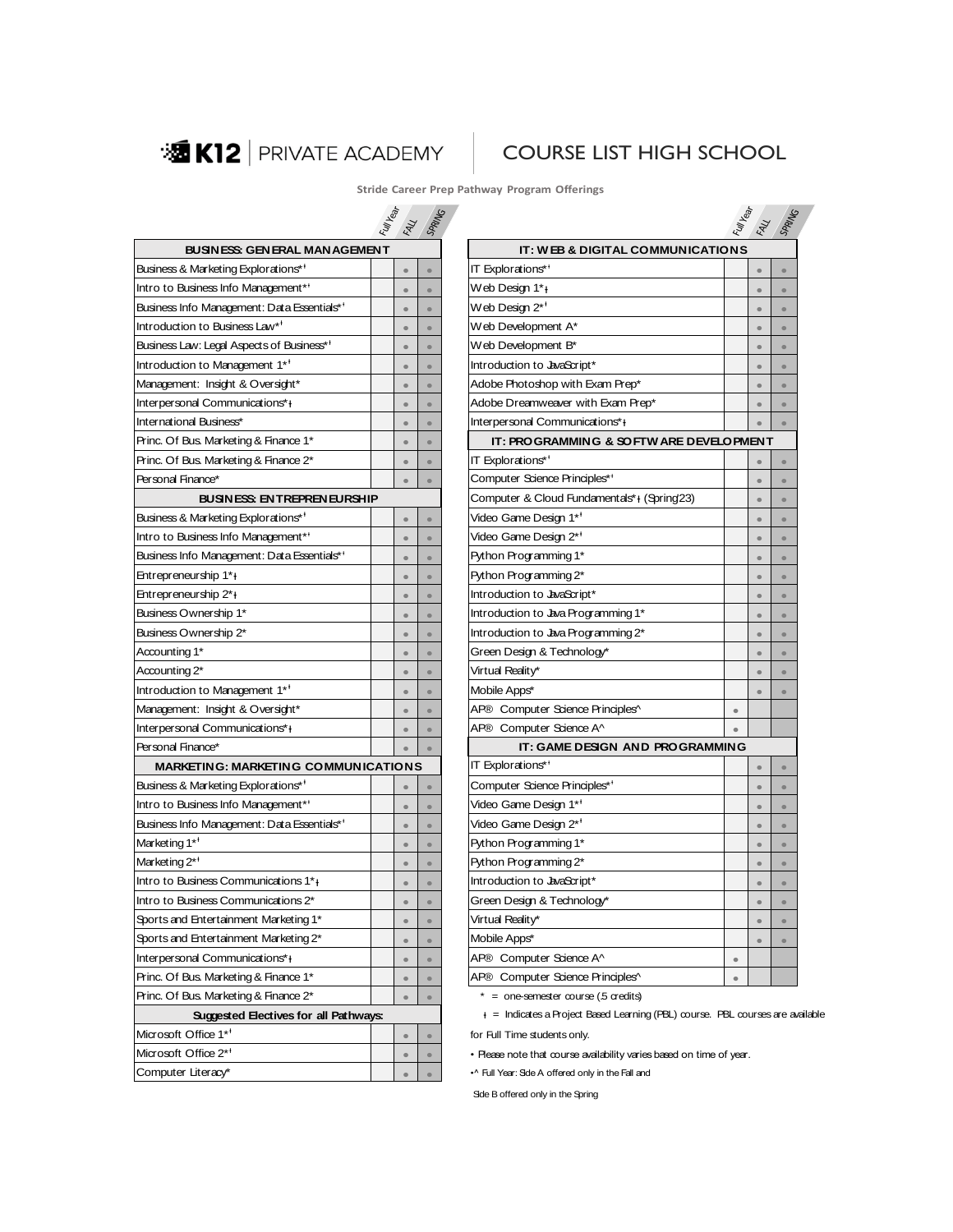# **SEXTE** PRIVATE ACADEMY COURSE LIST HIGH SCHOOL

**Stride Career Prep Pathway Program Offerings (cont.)**

|                                            |           | Full Year | SPAWC     |
|--------------------------------------------|-----------|-----------|-----------|
| <b>HEALTH SCIENCE: INFORMATICS</b>         |           |           |           |
| Healthcare Explorations* <sup>+</sup>      |           | $\bullet$ | $\bullet$ |
| Health Sciences with Newsela* <sup>+</sup> |           | $\bullet$ | $\bullet$ |
| Professionalism in Allied Health*          |           | ö         | ۵         |
| Intro to Anatomy & Medical Terminology     | $\bullet$ | ö         | ۵         |
| OR                                         |           |           |           |
| Medical Terminology 1* & 2*                |           | $\bullet$ | $\bullet$ |
| Anatomy and Physiology 1* & 2*             |           |           | ۵         |
| Medical Office Procedures and Admin*+      |           | ö         | ۵         |
| Insurance Billing and Coding*+             |           |           | ۵         |
| Electronic Health Records*+                |           | $\bullet$ | $\bullet$ |
| Medical Scribe*                            |           | $\bullet$ | ö         |
| Interpersonal Communications*+             |           | $\bullet$ | ö         |
| Python Programming 1*                      |           | $\bullet$ | ö         |
| Python Programming 2*                      |           | $\bullet$ | $\bullet$ |
| <b>HEALTH SCIENCE: THERAPEUTICS</b>        |           |           |           |
| Healthcare Explorations* <sup>*</sup>      |           | $\bullet$ | ۵         |
| Health Sciences with Newsela* <sup>+</sup> |           | $\bullet$ | ٥         |
| Professionalism in Allied Health*          |           | $\bullet$ | $\bullet$ |
| Intro to Anatomy & Medical Terminology     | $\bullet$ | $\bullet$ | $\bullet$ |
| ΟR                                         |           |           |           |
| Medical Terminology 1* & 2*                |           | ö         | ö         |
| Anatomy and Physiology 1* & 2*             |           | $\bullet$ | $\bullet$ |
| Clinical Medical Assisting 1*              |           | $\bullet$ | $\bullet$ |
| Clinical Medical Assisting 2*              |           | $\bullet$ | ٥         |
| Pharmacy Technician 1*                     |           | ٠         | ۵         |
| Pharmacy Technician 2*                     |           | ö         | ۵         |
| Sports Medicine 1*                         |           | $\bullet$ | ٥         |
| Sports Medicine 2*                         |           | $\bullet$ | $\bullet$ |
| Introduction to Pharmacology* <sup>+</sup> |           | $\bullet$ | $\bullet$ |
| Medical Office Procedures and Admin*+      |           | $\bullet$ | ٥         |
| Interpersonal Communications*+             |           | ٠         | ۰         |

|                                        |           |                | Full Hay  |                                                        | Full Year<br>IFALL | <b>SPANS</b> |
|----------------------------------------|-----------|----------------|-----------|--------------------------------------------------------|--------------------|--------------|
| <b>HEALTH SCIENCE: INFORMATICS</b>     |           |                |           | <b>MAN UFACTURING: ENGINEERING/TECHNOLOGY</b>          |                    |              |
| Healthcare Explorations**              |           | $\bullet$      | $\bullet$ | Engineering Explorations*+                             | $\bullet$          | ۰            |
| Health Sciences with Newsela*†         |           | $\bullet$      | $\bullet$ | Applied Engineering 1: Introduction*                   | $\bullet$          | $\bullet$    |
| Professionalism in Allied Health*      |           | $\bullet$      | $\bullet$ | Applied Engineering 2: Solving Problems*               | $\bullet$          | $\bullet$    |
| Intro to Anatomy & Medical Terminology | $\bullet$ | $\bullet$      | $\bullet$ | Introduction to Robotics 1*                            | $\bullet$          | $\bullet$    |
| OR                                     |           |                |           | Introduction to Robotics 2*                            | $\bullet$          | $\bullet$    |
| Medical Terminology 1* & 2*            |           | $\bullet$      | $\bullet$ | Engineering Drawing and Design 1*+                     | $\bullet$          | $\bullet$    |
| Anatomy and Physiology 1* & 2*         |           | $\bullet$      | $\bullet$ | Engineering Drawing and Design 2*+                     | $\bullet$          | $\bullet$    |
| Medical Office Procedures and Admin*+  |           | $\bullet$      | $\bullet$ | Introduction to Mechanical Engineering*                | $\bullet$          | $\bullet$    |
| Insurance Billing and Coding*+         |           | $\bullet$      | $\bullet$ | Interpersonal Communications*+                         |                    | $\bullet$    |
| Electronic Health Records*+            |           | $\bullet$      | $\bullet$ | LAW, PUBLIC SAFETY, AND SECURITY: LAW ENFORCEMENT      |                    |              |
| Medical Scribe*                        |           | $\bullet$      | $\bullet$ | Careers in Criminal Justice 1* <sup>+</sup>            | ö                  | $\bullet$    |
| Interpersonal Communications*+         |           | $\bullet$      | $\bullet$ | Careers in Criminal Justice 2* <sup>+</sup>            | $\bullet$          | $\bullet$    |
| Python Programming 1*                  |           | $\bullet$      | $\bullet$ | Interpersonal Communication* <sup>+</sup>              | $\bullet$          | $\bullet$    |
| Python Programming 2*                  |           | $\blacksquare$ | $\bullet$ | Public Speaking*                                       | $\bullet$          | $\bullet$    |
| <b>HEALTH SCIENCE: THERAPEUTICS</b>    |           |                |           | Criminology* <sup>+</sup>                              | $\bullet$          | $\bullet$    |
| Healthcare Explorations**              |           | $\bullet$      | $\bullet$ | Law and Order* <sub>t</sub>                            | $\bullet$          | $\bullet$    |
| Health Sciences with Newsela**         |           | $\bullet$      | $\bullet$ | Forensic Science*                                      | $\bullet$          | $\bullet$    |
| Professionalism in Allied Health*      |           | $\bullet$      | $\bullet$ | Sociology* <sup>+</sup>                                | $\bullet$          | $\bullet$    |
| Intro to Anatomy & Medical Terminology | $\bullet$ | $\bullet$      | $\bullet$ | Intro to Human and Social Services* <sup>+</sup>       |                    |              |
| OR                                     |           |                |           | <b>HOSPITALITY: RESTAURANT &amp; FOOD/BEV SERVICES</b> |                    |              |
| Medical Terminology 1* & 2*            |           | $\bullet$      | $\bullet$ | Business & Marketing Explorations* <sup>+</sup>        | $\bullet$          | $\bullet$    |
| Anatomy and Physiology 1* & 2*         |           | $\bullet$      | $\bullet$ | Hospitality & Tourism*                                 | $\bullet$          | $\bullet$    |
| Clinical Medical Assisting 1*          |           | $\bullet$      | $\bullet$ | Introduction to Restaurant Management*+                | $\bullet$          | $\bullet$    |
| Clinical Medical Assisting 2*          |           | $\bullet$      | $\bullet$ | Hotel and Restaurant Management*                       | $\bullet$          | $\bullet$    |
| Pharmacy Technician 1*                 |           | $\bullet$      | $\bullet$ | Food Safety w/ServSafe Certification*                  | $\bullet$          | $\bullet$    |
| Pharmacy Technician 2*                 |           | $\bullet$      | $\bullet$ | Culinary Arts 1*                                       | $\bullet$          | $\bullet$    |
| Sports Medicine 1*                     |           | $\bullet$      | $\bullet$ | Culinary Arts 2*                                       | $\bullet$          | $\bullet$    |
| Sports Medicine 2*                     |           | $\bullet$      | $\bullet$ | Culinary Arts 3: Baking & Pastry*                      | $\bullet$          | $\bullet$    |
| Introduction to Pharmacology*†         |           | $\bullet$      | $\bullet$ | Food Technology*                                       | $\bullet$          | $\bullet$    |
| Medical Office Procedures and Admin*+  |           | $\bullet$      | $\bullet$ | Intro to Management 1*+                                | $\bullet$          | $\bullet$    |
| Interpersonal Communications*+         |           | $\bullet$      | $\bullet$ | Management: Insight and Oversight*                     | $\bullet$          | $\bullet$    |
|                                        |           |                |           | Interpersonal Communication*+                          | $\bullet$          | $\bullet$    |
|                                        |           |                |           |                                                        |                    |              |

 $* =$  one-semester course (.5 credits)

+ = Indicates a Project Based Learning (PBL) course. PBL courses are available for Full Time students only.  $\blacksquare$  Microsoft Office 1<sup>\*\*</sup>

• Course materials will be available in various physical and/or digital formats. Computer Literacy\*

• Please note that course availability varies based on time of year.

• All courses, unless otherwise noted, are two semesters and one credit.  $\blacksquare$  Microsoft Office  $2^{*+}$ **Suggested Electives for all Pathways**